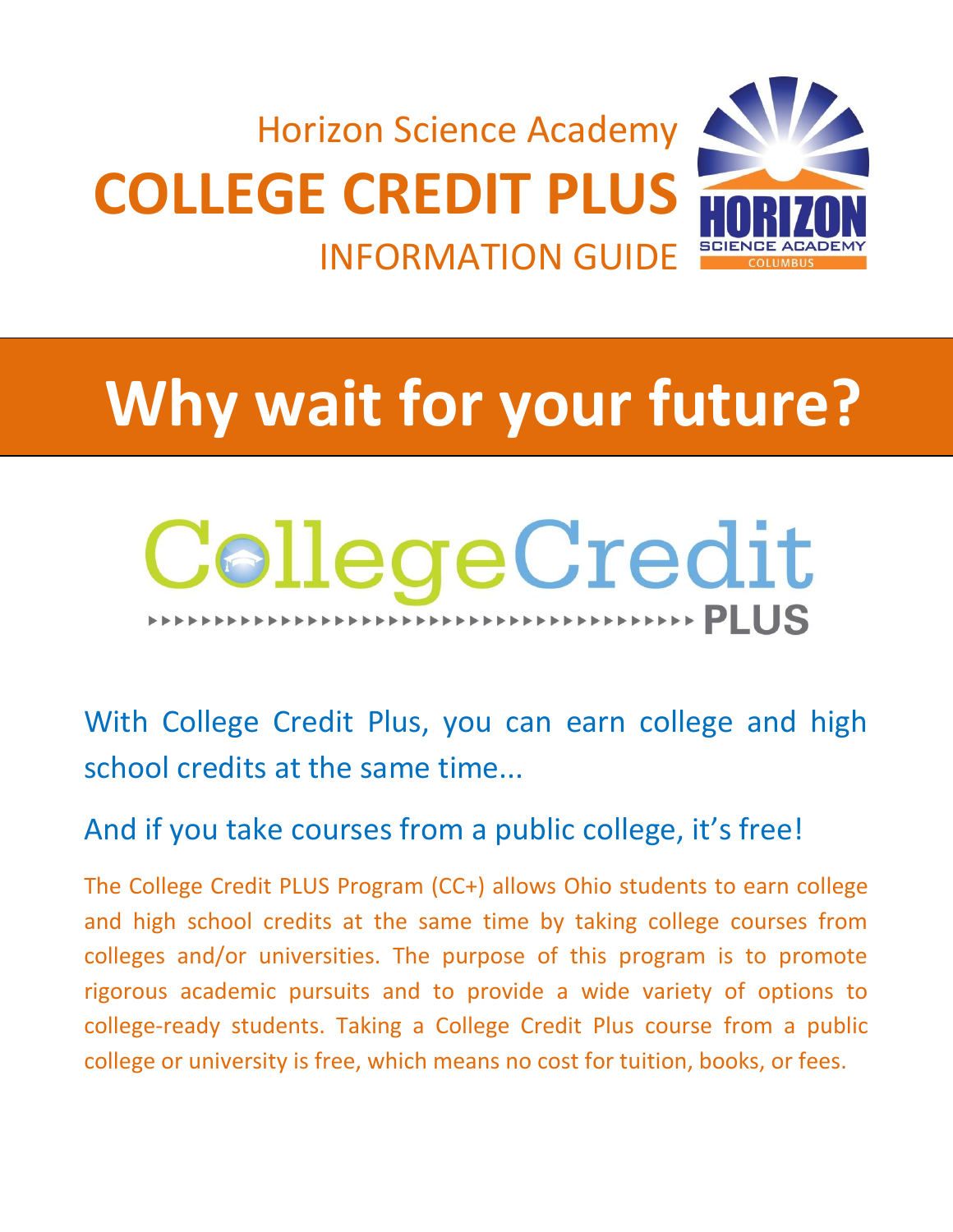#### **WHO IS ELIGIBLE?**

If you are a student in grades 7-12 you can apply for College Credit Plus admission to a public or participating private college. The college will admit you based on your college-readiness in one or more subject areas. Your school counselor can help you understand your options, deadlines, and how to proceed. You may not participate in the College Credit Plus program beyond your anticipated high school graduation date.

#### **WHAT ARE THE ADVANTAGES OF THE PROGRAM?**

Students who meet college readiness standards can pursue the following benefits:

- $\blacksquare$  Earn transcripted college credit and high school credit upon successful completion of the course at no cost to the student
- A Accelerate achievement of educational goals
- $\triangle$  Eliminate duplication of high school and college course content
- Increase the rigor and challenge of course offerings while in high school
- $\triangle$  Decrease the cost of college with course tuition offered at a reduced rate
- A Allows student to experience college-level work prior to making a final college selection

#### **WHAT ARE THE POTENTIONAL RISKS OF THE PROGRAM?**

- $\triangle$  Possible inability to complete the public school's graduation requirements
- $\triangle$  Obligation of the student's family to reimburse the school for the amount of funds paid to the college for any incomplete or failed course
- **A** Possible effect on GPA and class standing
- Increased independence and accountability for learning--parents may not receive communication from college regarding poor progress or attendance
- $\triangle$  Reduced opportunities for participating in high school activities
- $\triangle$  No guarantee that the college courses will be scheduled at the desired time— HSA schedule will not be changed mid-semester to accommodate CCP+
- $\triangle$  College courses taken may not transfer to another post-secondary institution
- $\triangle$  Social discomfort may be experienced
- Increase travel time and study time. Travel during the winter months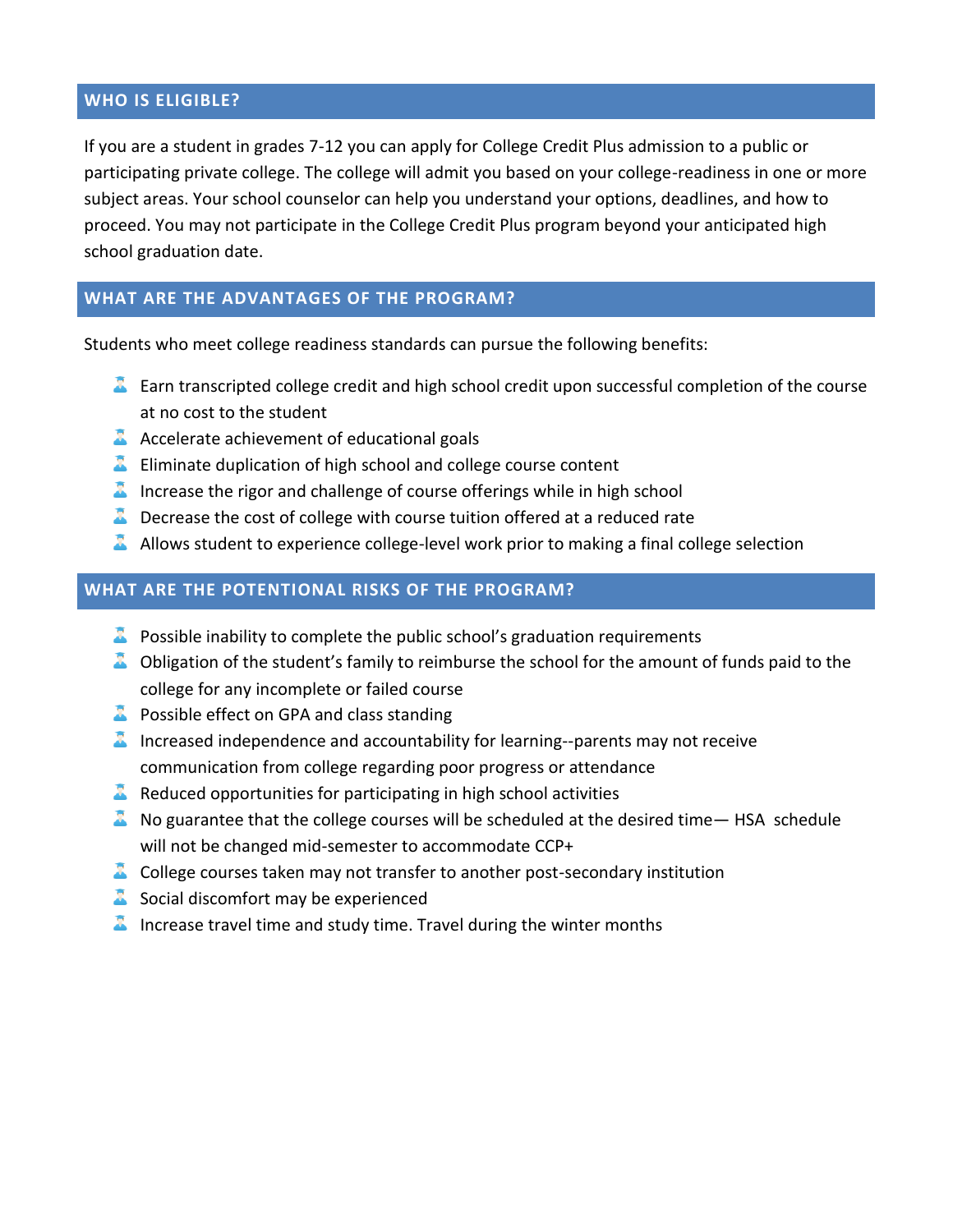#### **HOW WILL COLLEGE CREDIT PLUS COURSES IMPACT MY GPA?**

Per HB 487, courses successfully completed under College Credit Plus will satisfy or exceed the graduation requirements and subject area requirement of the school district. Courses successfully completed under College Credit Plus must be listed by course title on the high school transcript.

Additionally, all College Credit Plus courses become part of a student's permanent transcript (high school and college) and will be computed into the student's high school grade-point average using the same scale as Advanced Placement and Honors courses in the student's school district. Therefore, as per Horizon Science Academy's Education Policy College Credit Plus courses are weighted the same as Advanced Placement courses.

#### **HOW ARE COLLEGE CREDITS CONVERTED TO HIGH SCHOOL CREDITS?**

College Credit Plus allows students to earn college credit and apply that credit towards his/her high school graduation requirements. Successful completion of a 3-credit or more credit class will result in 1.0 Carnegie unit being earned at the student's high school. 2-credit or less courses will result in a 2/3 or 1/3 credit.

> 5 semester credits = 1.0 high school Carnegie Credit 4 semester credits = 1.0 high school Carnegie Credit 3 semester credits = 1.0 high school Carnegie Credit 2 semester credits = .67 high school Carnegie Credit 1 semester credit = .33 high school Carnegie Credit

#### **HOW DOES MY CHILD GET INVOLVED IN COLLEGE CREDIT PLUS?**

#### THE OHIO STATE UNIVERSITY

**Step 1:** Complete the College Credit Plus Intent to Participate Form. Return the completed form, signed by student and parent, to HSA College Guidance Department by April 1st.

**Step 2:** Students must demonstrate college readiness by submitting ACT/SAT scores to OSU. Students must meet academic standards that are equal to students currently enrolled at OSU.

**Step 3:** Students must apply to The Ohio State University Academy Program by May 1st.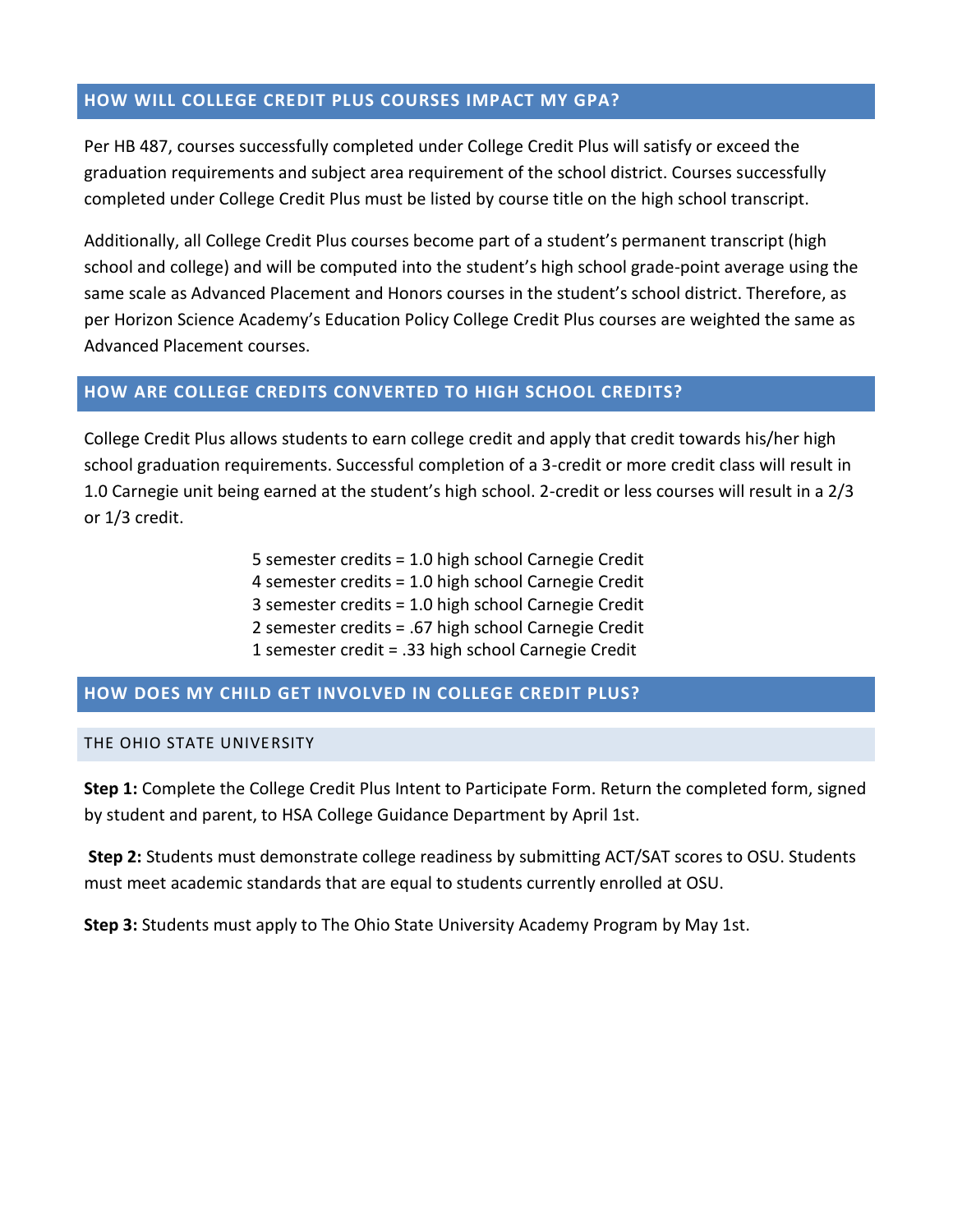#### COLUMBUS STATE COMMUNITY COLLEGE (CSCC):

Step 1: Complete the College Credit Plus Intent to Participate Form. Return the completed form, signed by student and parent, to HSA College Guidance Department by April 1st.

All students interested in participating must then apply online to Columbus State Community College at<http://www.cscc.edu/admissions/apply.shtml> (click on College Credit Plus (Dual Credit)) and receive a cougar ID. Students will need to know their **social security number** when applying and there is no cost to apply.

#### COLUMBUS STATE APPLICATION, TESTING, AND REGISTRATION DEADLINES

| Event                                                | Date                                                                               |
|------------------------------------------------------|------------------------------------------------------------------------------------|
| <b>Summer Semester 2017</b>                          |                                                                                    |
| Summer 2017 *Priority* Application Deadline          | April 15, 2017                                                                     |
| Summer 2017 Regular Application and Testing Deadline | May 22, 2017                                                                       |
| Summer 2017 Registration Deadline                    | May 24, 2017                                                                       |
| <b>Autumn Semester 2017</b>                          |                                                                                    |
| Autumn 2017 *Priority* Application Deadline          | April 15, 2017                                                                     |
| Autumn 2017 Regular Application and Testing Deadline | May 22, 2017                                                                       |
| Autumn 2017 Registration Deadline                    | August 23, 2017                                                                    |
| <b>Spring Semester 2018</b>                          |                                                                                    |
| Spring 2018 Regular Application Deadline             | November 6, 2017                                                                   |
| Spring 2018 Testing Deadline                         | November 13, 2017                                                                  |
| Spring 2018 Registration Deadline                    | January 10, 2018<br>Disses see ottaalsed CCD From Unions Chaplicat fou Columbus Ci |

[Please see attached CCP Enrollment Checklist for Columbus State](http://www.cscc.edu/community/dual-credit/pdf/CCP%20checklist.pdf)

#### OTHER COLLEGES & UNIVERSITIES

Contact the college you wish to attend and inquire about their CCP admission process. Keep your guidance counselor informed along the way!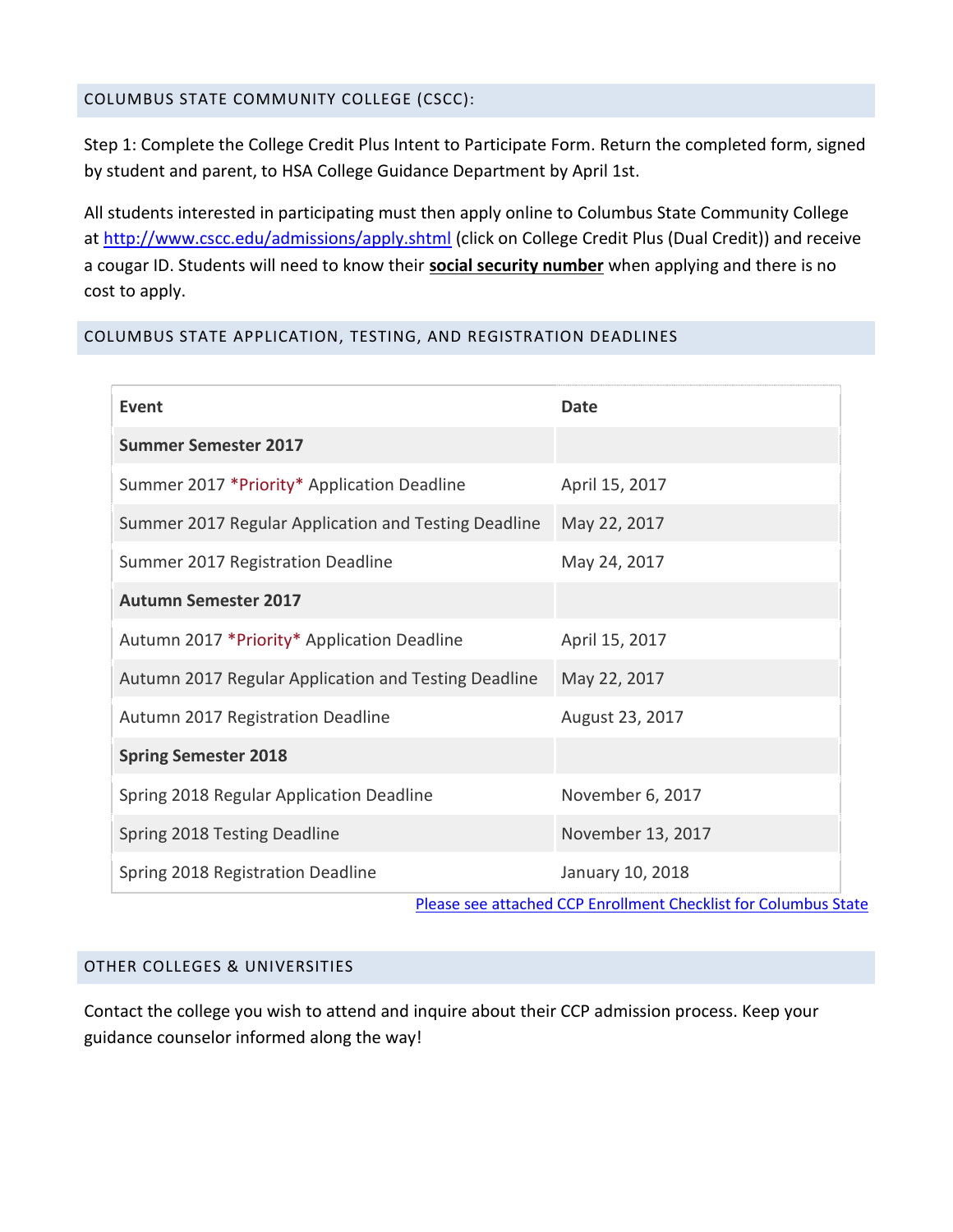#### **SAMPLE COLLEGE CREDIT PLUS 15-HOUR AND 30-HOUR PATHWAYS AT COLUMBUS STATE**

#### **15 Credit Pathway-General Liberal Arts (AA/BA path)**

| <b>AUTUMN SEMESTER</b>                           | <b>HOURS</b> | <b>SPRING SEMESTER</b>             | <b>HOURS</b> |
|--------------------------------------------------|--------------|------------------------------------|--------------|
| <b>ENGL 1100-Composition I</b>                   |              | <b>ENGL 2367-Composition II</b>    |              |
| POLS 1100-Introduction to American<br>Government | 3            | SOC 1101-Introduction to Sociology |              |
| MATH 1116 - Math for Liberal Arts                |              |                                    |              |

#### **30 Credit Pathway-General Liberal Arts (AA/BA path)**

| <b>AUTUMN SEMESTER</b>                                                                                      | <b>HOURS</b> | <b>SPRING SEMESTER</b>                        | <b>HOURS</b> |
|-------------------------------------------------------------------------------------------------------------|--------------|-----------------------------------------------|--------------|
| <b>ENGL 1100-Composition I</b>                                                                              | 3            | <b>ENGL 2367-Composition II</b>               |              |
| POLS 1100 -<br>Introduction to American Government                                                          | 3            | SOC 1101 -<br>Introduction to Sociology       |              |
| COLS 1100 - First Year Experience Seminar<br>(required for CSCC AA/AS degree, but not a<br>transfer course) |              | MATH $1116 -$<br><b>Math for Liberal Arts</b> |              |
| $HIST 1151 -$<br>American History to 1877                                                                   | 3            | HIST $1152 -$<br>American History since 1877  |              |
| SPAN 1101-Beginning Spanish                                                                                 | 4            | SPAN 1102 - Beg Spanish II                    |              |

#### **15 Credit Pathway - STEM Focused (AS/BS path)**

| <b>AUTUMN SEMESTER</b>         | <b>HOURS</b> | <b>SPRING SEMESTER</b>                                    | <b>HOURS</b> |
|--------------------------------|--------------|-----------------------------------------------------------|--------------|
| <b>ENGL 1100-Composition I</b> |              | ENGL 2767 - Comp II Writing about<br>Science & Technology |              |
| MATH 1150 - Pre-Calculus       |              | POLS 1100 - Introduction to American<br>Government        |              |

#### **30 Credit Pathway – STEM Focused (AS/BS path)**

| <b>AUTUMN SEMESTER</b>                                                                                      | <b>HOURS</b> | <b>SPRING SEMESTER</b>                                            | <b>HOURS</b> |
|-------------------------------------------------------------------------------------------------------------|--------------|-------------------------------------------------------------------|--------------|
| <b>ENGL 1100-Composition I</b>                                                                              | 3            | ENGL 2767 - Comp II Writing about<br>Science & Technology         |              |
| MATH 1150 - Pre-Calculus                                                                                    | 6            | MATH 1151 - Calculus I                                            |              |
| PHIL 1130 - Ethics                                                                                          | 3            | ECON $2200 -$<br>Principles of Microeconomics                     |              |
| POLS 1100-Introduction to American<br>Government                                                            | 3            | HIST 1151 - American History to 1877                              | ς            |
| COLS 1100 - First Year Experience Seminar<br>(required for CSCC AA/AS degree, but not a<br>transfer course) |              | Science based on intended major<br>suggested (BIO, CHEM, or PHYS) |              |

[Please find Columbus State Course Descriptions & Schedules here:](http://www.cscc.edu/academics/courses16-17/)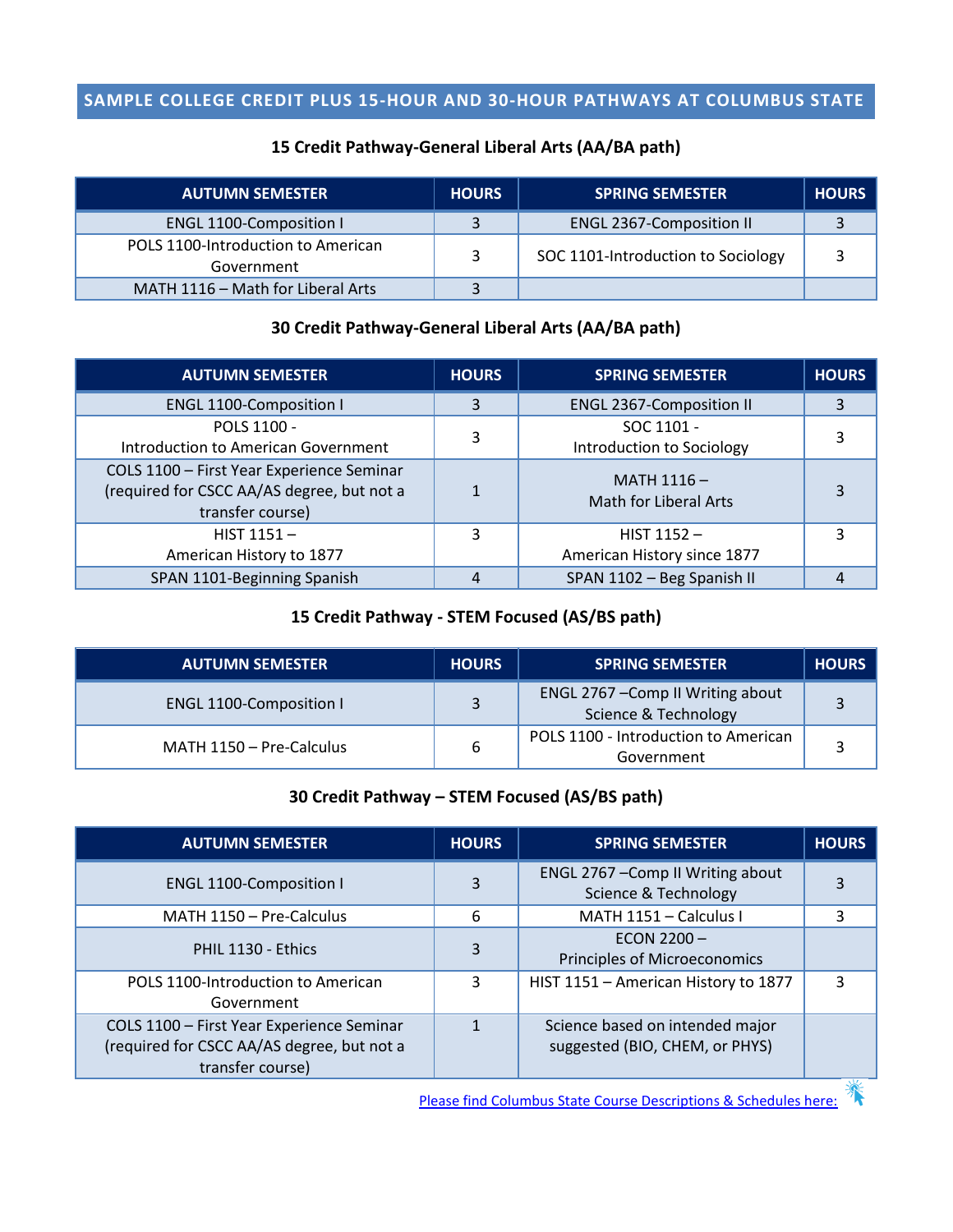#### **FERPA (FAMILY EDUCATIONAL RIGHTS AND PRIVACY ACT)**

College Credit Plus students are college students and subject to the federal FERPA. For regular college students, this means that college records are not released to anyone, even parents, without written permission from the student. For College Credit Plus students, the high school and the college may exchange information.

#### **IMPORTANT NOTICE TO PARENTS AND STUDENTS:**

- Students taking College Credit Plus courses are subject to the rules and regulations of the university they are currently attending, including add/drop dates established by the participating institution.
- An academic advisor from the participating institution is required to meet with each student within the first two weeks of class. This may be done in a group setting.
- While in college courses, students are introduced to a learning environment that promotes an open exchange of ideas. Course content is presented on an adult level and class discussions require a mature understanding of divergent viewpoints and the ability to think critically on controversial issues.
- Student should understand that these courses are college-level courses, and the amount of work, pace, and rigor of content in college courses may be much greater than high school courses. In addition, college course grades become a part of a student's permanent college transcript and are calculated into the college grade point average. Poor performance in college courses may affect future university admissions and financial aid. Therefore, it is important to perform well in college courses to realize the benefits of taking college courses while in high school.
- $\blacksquare$  These courses and the grades associated with them will be reported on both the student's high school transcript as well as the college transcript.
- College transcripts can be requested by visiting the respective college or university website associated with the courses taken. Horizon Science Academy does not have access to college transcripts.
- Once you are admitted to a college for College Credit Plus, you may take any course in the college's course catalogue that is not remedial or religious, and that applies toward a degree or professional certificate, in a subject area in which you are college-ready. You need to check with the college/university for funded courses.
- Students are limited to the equivalent of 30 credits per academic year paid for by Horizon Science Academy. Students wishing to earn more than 30 credits per academic year will be responsible for all cost of attendance for each credit above the 30 credit limit. High school academic classes are equivalent to 3 college credits for purposes of this calculation, so a student with an academic course in each of 8 high school class periods already uses 24 credits  $(8 \times 3 = 24)$ . In this scenario, the student would be eligible for 6 CCP credits  $(30 - 24 = 6)$  at no cost.